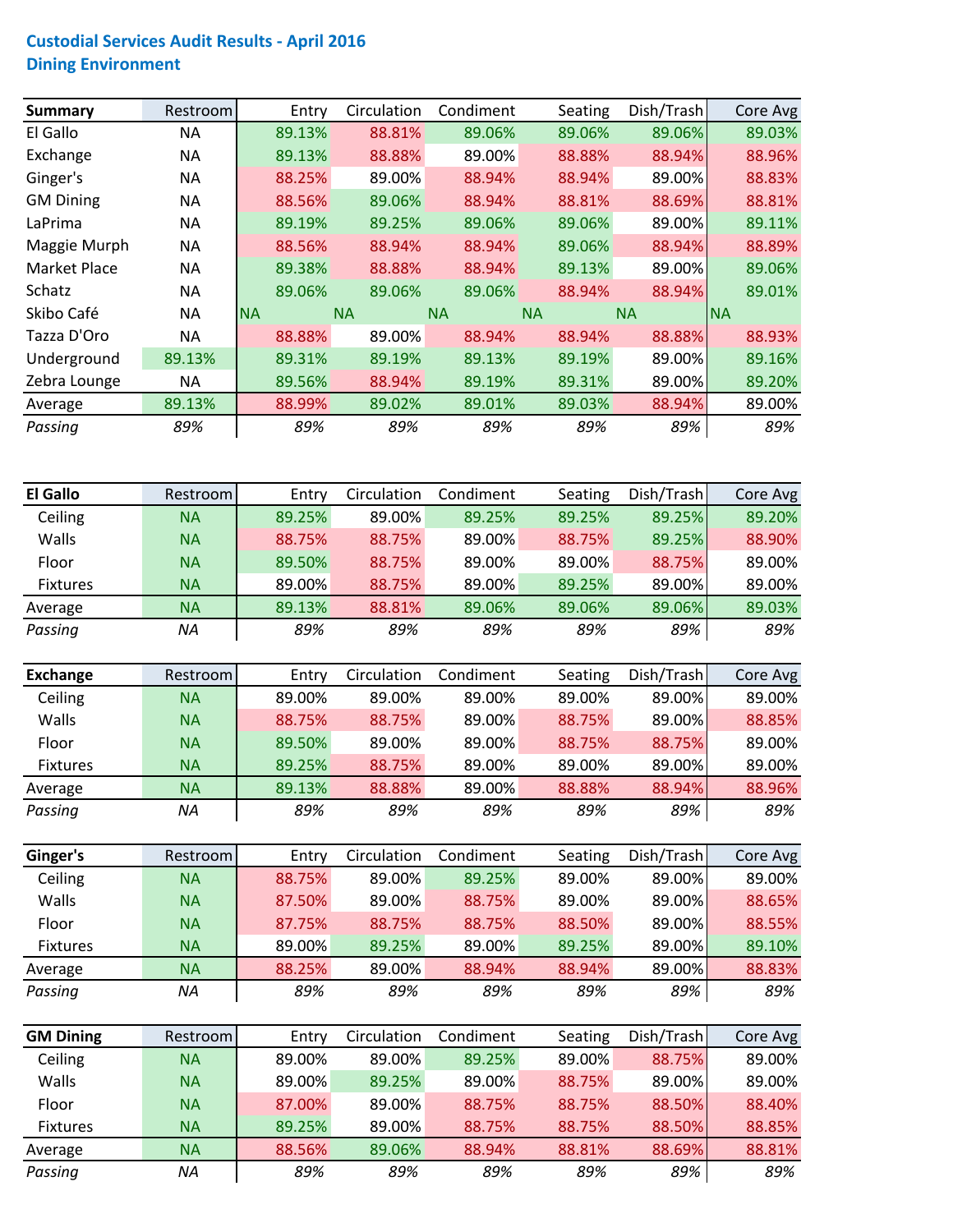| <b>LaPrima</b>      | Restroom  | Entry     | Circulation | Condiment | Seating   | Dish/Trash | Core Avg  |
|---------------------|-----------|-----------|-------------|-----------|-----------|------------|-----------|
| Ceiling             | <b>NA</b> | 89.25%    | 89.50%      | 89.25%    | 89.25%    | 89.00%     | 89.25%    |
| Walls               | <b>NA</b> | 89.50%    | 89.50%      | 89.00%    | 89.00%    | 89.00%     | 89.20%    |
| Floor               | <b>NA</b> | 89.00%    | 89.00%      | 89.00%    | 89.00%    | 89.00%     | 89.00%    |
| <b>Fixtures</b>     | <b>NA</b> | 89.00%    | 89.00%      | 89.00%    | 89.00%    | 89.00%     | 89.00%    |
| Average             | <b>NA</b> | 89.19%    | 89.25%      | 89.06%    | 89.06%    | 89.00%     | 89.11%    |
| Passing             | NA        | 89%       | 89%         | 89%       | 89%       | 89%        | 89%       |
|                     |           |           |             |           |           |            |           |
| <b>Maggie Murph</b> | Restroom  | Entry     | Circulation | Condiment | Seating   | Dish/Trash | Core Avg  |
| Ceiling             | <b>NA</b> | 89.00%    | 89.00%      | 89.00%    | 89.25%    | 89.25%     | 89.10%    |
| Walls               | <b>NA</b> | 88.00%    | 88.75%      | 88.75%    | 89.00%    | 88.75%     | 88.65%    |
| Floor               | <b>NA</b> | 88.00%    | 89.25%      | 89.00%    | 89.00%    | 88.75%     | 88.80%    |
| <b>Fixtures</b>     | <b>NA</b> | 89.25%    | 88.75%      | 89.00%    | 89.00%    | 89.00%     | 89.00%    |
| Average             | <b>NA</b> | 88.56%    | 88.94%      | 88.94%    | 89.06%    | 88.94%     | 88.89%    |
| Passing             | NA        | 89%       | 89%         | 89%       | 89%       | 89%        | 89%       |
| <b>Market Place</b> | Restroom  | Entry     | Circulation | Condiment | Seating   | Dish/Trash | Core Avg  |
| Ceiling             | <b>NA</b> | 89.50%    | 88.75%      | 89.25%    | 89.25%    | 89.00%     | 89.15%    |
| Walls               | <b>NA</b> | 89.75%    | 88.75%      | 88.75%    | 89.25%    | 89.00%     | 89.10%    |
| Floor               | <b>NA</b> | 89.00%    | 89.00%      | 88.75%    | 89.00%    | 89.00%     | 88.95%    |
| <b>Fixtures</b>     | <b>NA</b> | 89.25%    | 89.00%      | 89.00%    | 89.00%    | 89.00%     | 89.05%    |
| Average             | <b>NA</b> | 89.38%    | 88.88%      | 88.94%    | 89.13%    | 89.00%     | 89.06%    |
| Passing             | <b>NA</b> | 89%       | 89%         | 89%       | 89%       | 89%        | 89%       |
|                     |           |           |             |           |           |            |           |
| <b>Schatz</b>       | Restroom  | Entry     | Circulation | Condiment | Seating   | Dish/Trash | Core Avg  |
| Ceiling             | <b>NA</b> | 89.50%    | 89.25%      | 89.00%    | 89.00%    | 89.00%     | 89.15%    |
| Walls               | <b>NA</b> | 88.75%    | 89.00%      | 89.00%    | 89.00%    | 88.75%     | 88.90%    |
| Floor               | <b>NA</b> | 89.00%    | 89.00%      | 89.25%    | 88.75%    | 89.00%     | 89.00%    |
| <b>Fixtures</b>     | <b>NA</b> | 89.00%    | 89.00%      | 89.00%    | 89.00%    | 89.00%     | 89.00%    |
| Average             | <b>NA</b> | 89.06%    | 89.06%      | 89.06%    | 88.94%    | 88.94%     | 89.01%    |
| Passing             | <b>NA</b> | 89%       | 89%         | 89%       | 89%       | 89%        | 89%       |
| <b>Skibo Café</b>   | Restroom  | Entry     | Circulation | Condiment | Seating   | Dish/Trash | Core Avg  |
| Ceiling             | <b>NA</b> | <b>NA</b> | <b>NA</b>   | <b>NA</b> | <b>NA</b> | <b>NA</b>  | <b>NA</b> |
| Walls               | <b>NA</b> | <b>NA</b> | <b>NA</b>   | <b>NA</b> | <b>NA</b> | <b>NA</b>  | <b>NA</b> |
| Floor               | <b>NA</b> | <b>NA</b> | <b>NA</b>   | <b>NA</b> | <b>NA</b> | <b>NA</b>  | <b>NA</b> |
| <b>Fixtures</b>     | <b>NA</b> | <b>NA</b> | <b>NA</b>   | <b>NA</b> | <b>NA</b> | <b>NA</b>  | <b>NA</b> |
| Average             | <b>NA</b> | <b>NA</b> | <b>NA</b>   | <b>NA</b> | <b>NA</b> | <b>NA</b>  | <b>NA</b> |
| Passing             | 89%       | 89%       | 89%         | 89%       | 89%       | 89%        | 89%       |
|                     |           |           |             |           |           |            |           |
| Tazza D'Oro         | Restroom  | Entry     | Circulation | Condiment | Seating   | Dish/Trash | Core Avg  |
| Ceiling             | <b>NA</b> | 89.00%    | 89.25%      | 89.25%    | 89.25%    | 89.25%     | 89.20%    |
| Walls               | <b>NA</b> | 88.75%    | 89.00%      | 88.75%    | 88.75%    | 88.75%     | 88.80%    |
| Floors              | <b>NA</b> | 88.75%    | 89.00%      | 88.75%    | 89.00%    | 88.75%     | 88.85%    |
| Fixtures            | <b>NA</b> | 89.00%    | 88.75%      | 89.00%    | 88.75%    | 88.75%     | 88.85%    |
| Average             | <b>NA</b> | 88.88%    | 89.00%      | 88.94%    | 88.94%    | 88.88%     | 88.93%    |
| Passing             | NA        | 89%       | 89%         | 89%       | 89%       | 89%        | 89%       |